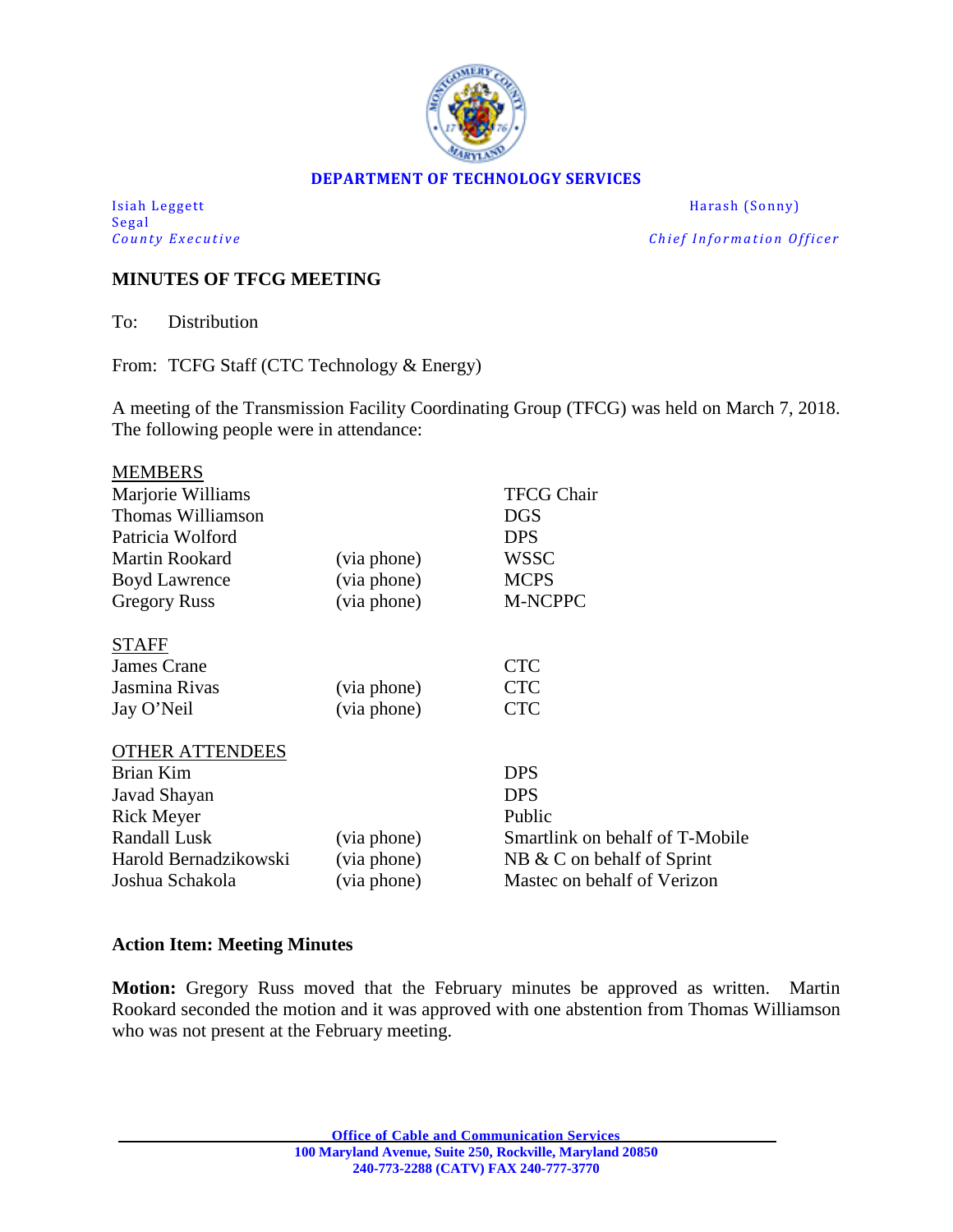Minutes of TFCG Meeting Held March 7, 2018 Page 2 of 6

#### **Action Item: Consent Agenda**

### **Consent Agenda**

*1. Application Number:* 201802-11 *Type:* Minor Modification *Received (date):* 1/09/2018 *Revised:* 2/15/2018

*Applicant:* AT&T Wireless *Site Name/Location:* Crescent Bldg/4600 East-West Hwy, Bethesda *Zoning Standard:* CR-5.0 *Property Owner:* Bethesda Crescent 4600 CO LP *Description:* Remove three antennas and six RRHs and attach three 96"-high panel antennas and nine RRHs at 138', on a 138' building. *Tower Coordinator Recommendation:* Recommended

*2. Application Number:* 201802-14 *Type:* Minor Modification *Received (date):* 1/17/2018 *Revised:* 1/31/2018  *Revised:* 2/01/2018

*Applicant:* Verizon Wireless *Site Name/Location:* Berkshire Towers/11215 Oak Leaf Dr, Silver Spring *Zoning Standard:* R-10 *Property Owner:* Enclave Holdings LLC and Nonconnah Holdings LLC *Description:* Remove fourteen antennas and sixteen RRHs and attach nine 96"-high panel antennas and nine RRHs at 172', on a 165' building. *Tower Coordinator Recommendation:* Recommended

*3. Application Number:* 201803-01 *Type:* Minor Modification *Received (date):* 1/26/2018 *Revised:* 2/05/2018

*Applicant:* Sprint *Site Name/Location:* Beall Farm/13201 Lewisdale Rd, Clarksburg *Zoning Standard:* AR *Property Owner:* Rudell Beall & Sons Inc. *Description:* Attach three 72"-high panel antennas at 190' on a 184' monopole. *Tower Coordinator Recommendation:* Conditioned that the antennas are flush mounted per Special Exception S-2495.

*4. Application Number:* 201803-02 *Type:* Minor Modification *Received (date):* 1/26/2018 *Applicant:* Sprint *Site Name/Location:* Extra Space Storage/19500 Frederick Rd, Germantown *Zoning Standard:* GR-1.5 *Property Owner:* Extra Space Properties 131 LLC

*Description:* Remove three and attach three 72"-high panel antennas and six RRHs at 100', on a 110' monopole.

*Tower Coordinator Recommendation:* Recommended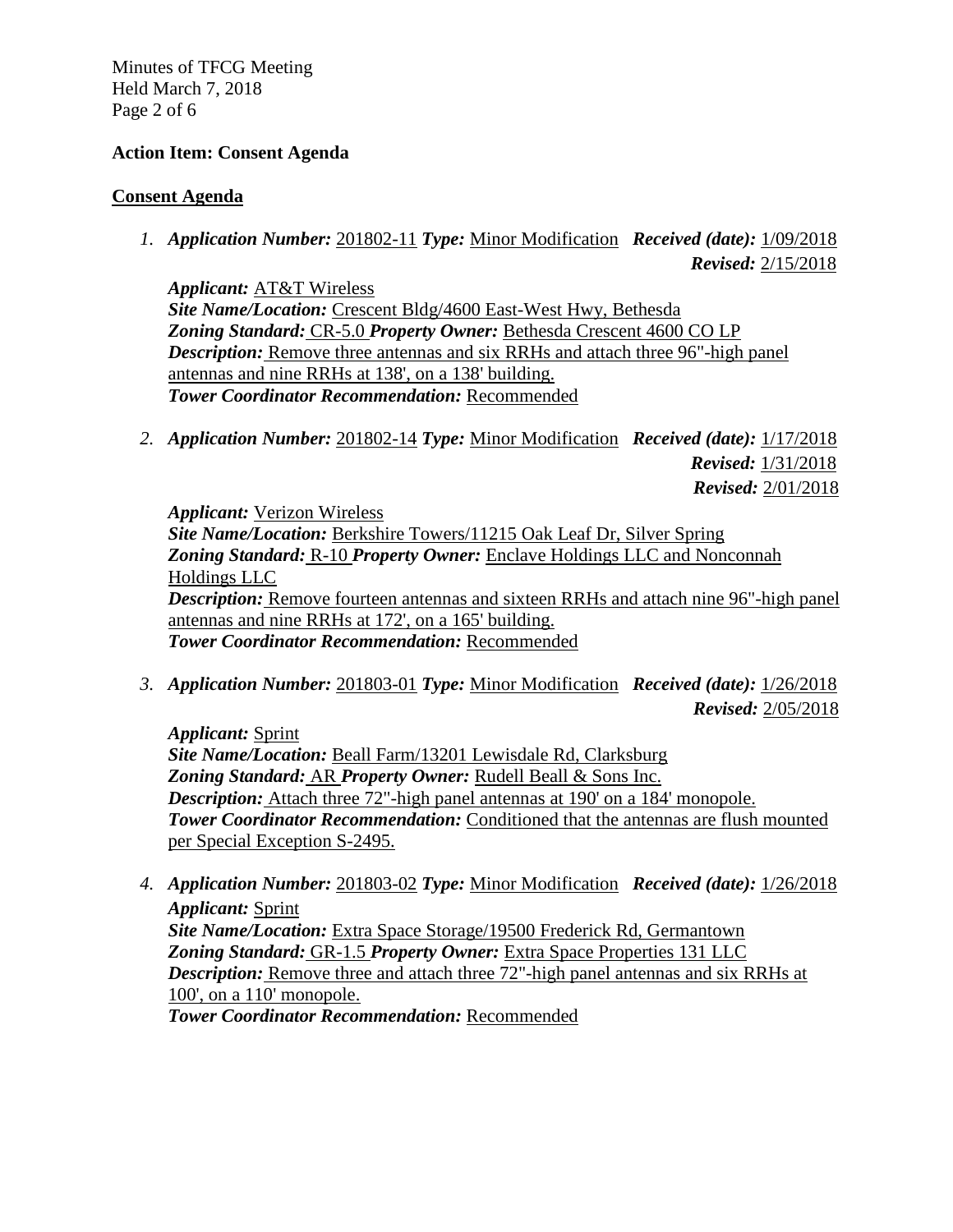*5. Application Number:* 201803-03 *Type:* Minor Modification *Received (date):* 1/26/2018  *Revised:* 2/02/2018

*Applicant:* Sprint *Site Name/Location:* Benmar Property/23000 Whites Ferry Rd, Dickerson *Zoning Standard:* AR *Property Owner:* Tower Road LLC *Description:* Attach three 72"-high panel antennas and six RRHs at 181', on a 230' tower. *Tower Coordinator Recommendation:* Recommended

*6. Application Number:* 201803-04 *Type:* Minor Modification *Received (date):* 1/26/2018

 *Revised:* 2/05/2018

*Applicant:* Sprint *Site Name/Location:* MDOT-Rockville/I-270 & Montrose Rd, Rockville *Zoning Standard:* R-90 *Property Owner:* MDOT / State Hwy Admin *Description:* Attach three 72"-high panel antennas and six RRHs at 90', on a 140' monopole. *Tower Coordinator Recommendation:* Recommended

- *7. Application Number:* 201803-05 *Type:* Minor Modification *Received (date):* 1/26/2018 *Applicant:* Sprint *Site Name/Location:* Choice International/10750 Columbia Pike, Silver Spring *Zoning Standard:* CRT-2.25 *Property Owner:* Columbia Pike LLC *Description:* Attach three 72"-high panel antenna and six RRHs at 89' & 94', on a 85' building. *Tower Coordinator Recommendation:* Recommended
- *8. Application Number:* 201803-06 *Type:* Minor Modification *Received (date):* 1/26/2018 *Applicant:* Sprint *Site Name/Location:* Fire Station 31/12100 Darnestown Rd, Gaithersburg *Zoning Standard:* R-200 *Property Owner:* Montgomery County *Description:* Attach three 72"-high panel antennas and six RRHs at 133', on a 161' monopole. *Tower Coordinator Recommendation:* Recommended
- *9. Application Number:* 201803-08 *Type:* Minor Modification *Received (date):* 1/26/2018 *Revised:* 2/05/2018

*Applicant:* Verizon *Site Name/Location:* Town Square Garage/801 Ellsworth Dr, Silver Spring *Zoning Standard:* CR-5.0 *Property Owner:* Montgomery County MD c/o Peterson Retail Mgmt Co *Description:* Remove two antennas and attach two 50"-high panel antenna at 35', on a 86'

building.

*Tower Coordinator Recommendation:* Conditioned on the applicant providing written approval from Montgomery County DOT at the time of permitting.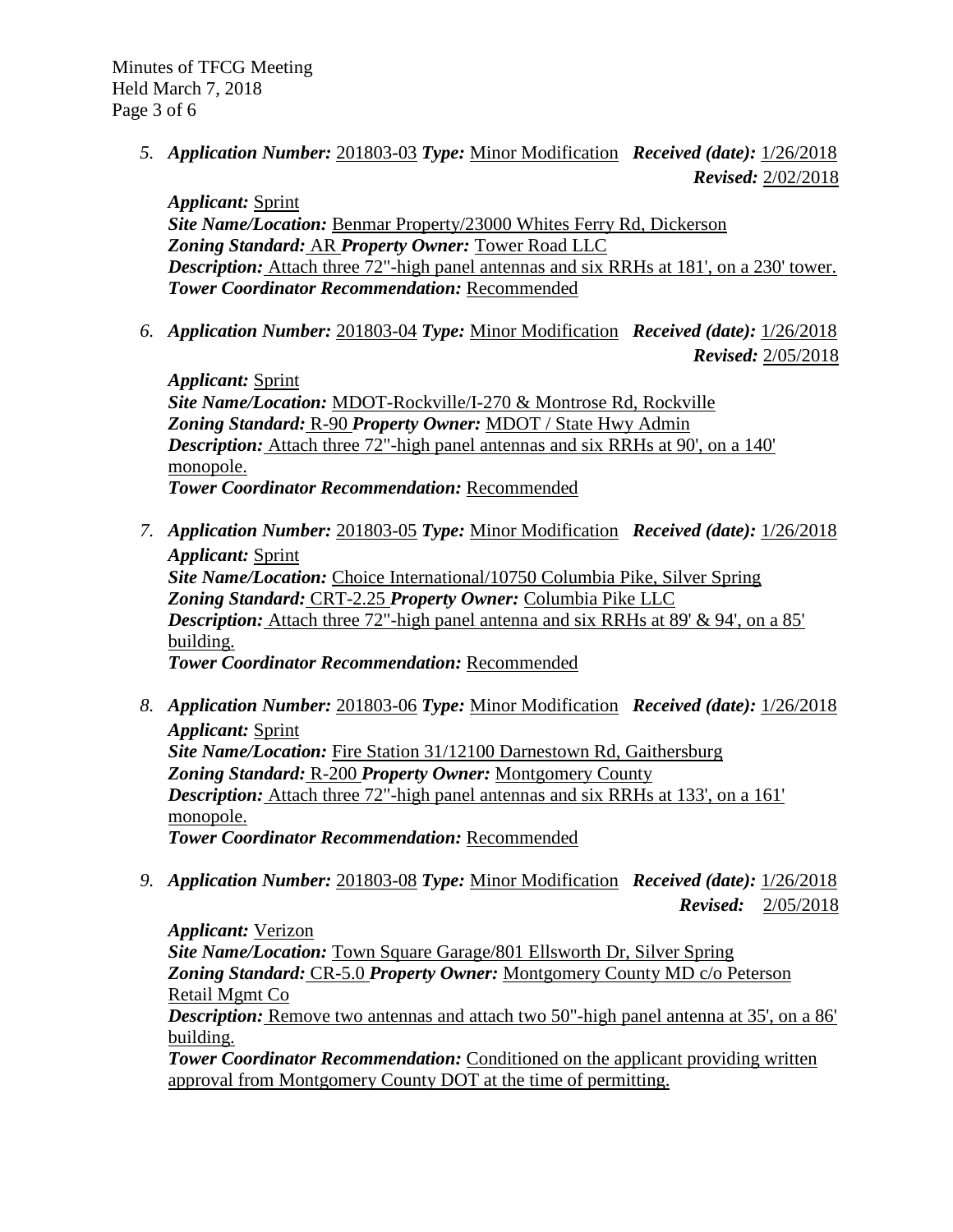*10. Application Number:* 201803-09 *Type:* Minor Modification *Received (date):* 1/26/2018  *Revised:* 2/08/2018

*Applicant:* Verizon *Site Name/Location:* Renaissance Plaza Apts/14000 Castle Blvd, Silver Spring *Zoning Standard:* R-H *Property Owner:* Renaissance Plaza Apts *Description:* Attach three RRHs at 104', 112', and 116', on a 106' building. *Tower Coordinator Recommendation:* Recommended

*11. Application Number:* 201803-10 *Type:* Minor Modification *Received (date):* 1/26/2018

*Revised:* 2/13/2018

*Applicant:* Verizon *Site Name/Location:* World Building Tower/8121 Georgia Ave, Silver Spring *Zoning Standard:* CR-3.0 *Property Owner:* World Building LLC *Description:* Remove six antennas and attach six 96"-high panel antennas at 128'&137', on a 117' building. *Tower Coordinator Recommendation:* Recommended

*12. Application Number:* 201803-11 *Type:* Minor Modification *Received (date):* 1/26/2018 *Revised:* 2/20/2018 *Revised:* 2/26/2018

*Applicant:* Sprint *Site Name/Location:* Super Fresh Shopping Ctr./3901 Aspen Hill Rd (AKA 13830 Georgia Ave), Silver Spring *Zoning Standard:* CRT-2.25 *Property Owner:* LDG Inc *Description:* Remove nine antennas and attach three 72"-high panel antennas and six RRHs at 100', on a 115' monopole. *Tower Coordinator Recommendation:* Recommended

*13. Application Number:* 201803-12 *Type:* Minor Modification *Received (date):* 1/26/2018 *Revised:* 2/20/2018 *Revised:* 2/26/2018

*Applicant:* Sprint *Site Name/Location:* Easterday Property/9265 Brown Church Rd, Mt. Airy *Zoning Standard:* AR *Property Owner:* Easterday Louise Et Al *Description:* Attach three 72"-high panel antennas and six RRHs at 80', on a 250' tower. *Tower Coordinator Recommendation:* Recommended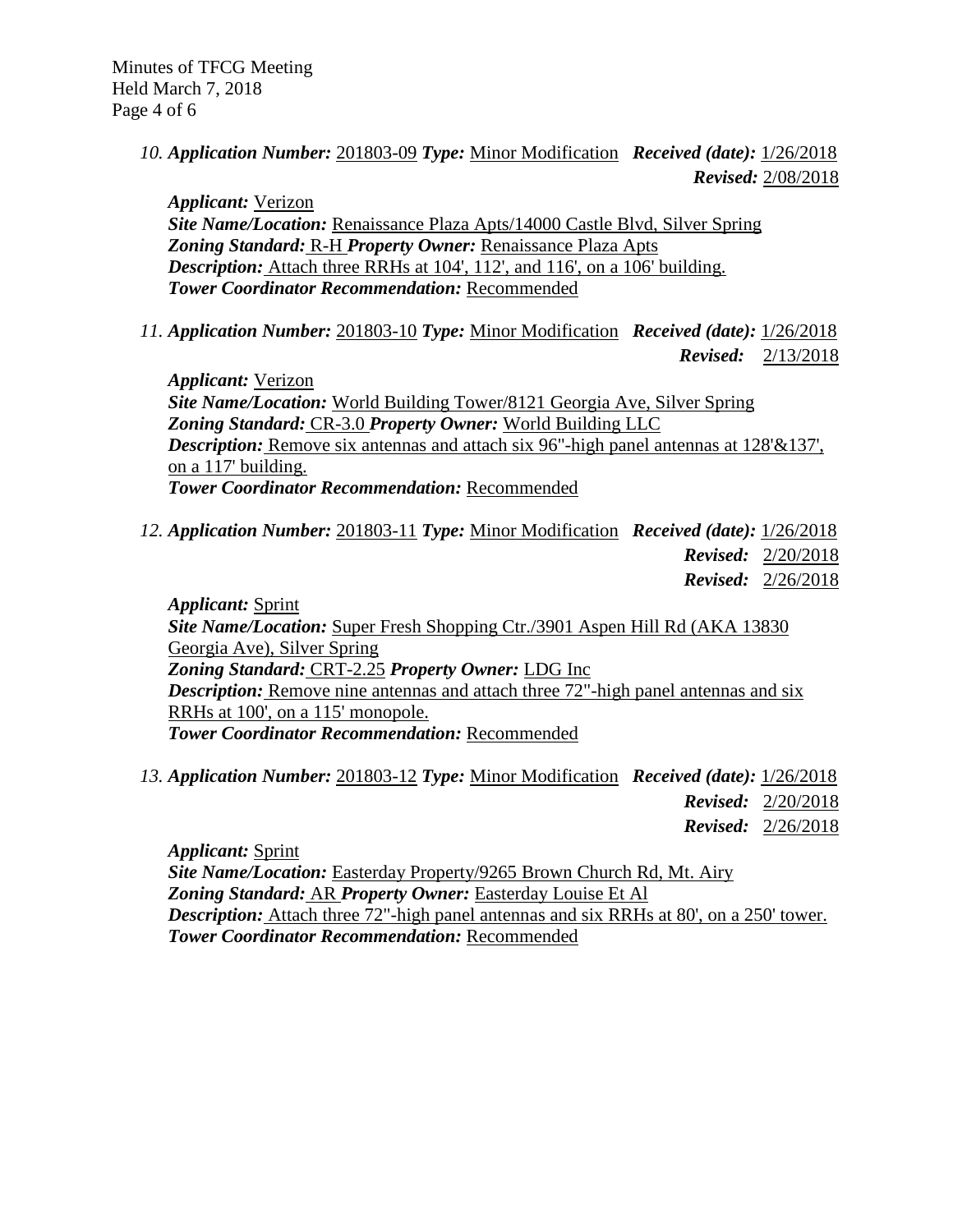*14. Application Number:* 201803-13 *Type:* Minor Modification *Received (date):* 1/26/2018 *Revised:* 2/20/2018 *Revised:* 2/26/2018

*Applicant:* Sprint *Site Name/Location:* AT&T Long Line Tower/12419 Middlebrook Rd, Germantown *Zoning Standard:* IM-2.5 *Property Owner:* American Tower Inc. *Description:* Remove nine antennas and attach three 72"-high panel antennas and six RRHs at 128' on a 130' tower. *Tower Coordinator Recommendation:* Recommended

*15. Application Number:* 201803-14 *Type:* Minor Modification *Received (date):* 1/26/2018 *Revised:* 2/20/2018

*Revised:* 2/26/2018

*Applicant:* Sprint

*Site Name/Location:* WSSC Great Seneca/12600 Great Seneca Hwy, Germantown *Zoning Standard:* R-200 *Property Owner:* WSSC *Description:* Remove three antennas and attach three 72"-high panel antennas and six

RRHs at 150', on a 228' tower.

**Tower Coordinator Recommendation:** Conditioned on the applicant providing written approval from WSSC at the time of permitting.

*16. Application Number:* 201803-15 *Type:* Minor Modification *Received (date):* 1/29/2018  *Revised:* 2/19/2018  *Revised:* 2/28/2018

*Applicant:* T-Mobile *Site Name/Location:* Promenade/5225 Pooks Hill Rd, Bethesda *Zoning Standard:* R-H *Property Owner:* Promenade Towers MH Corp *Description:* Remove four antennas and attach one 57"-high panel antenna and three 93"high panel antennas at 177<sup>'</sup> and 178<sup>'</sup> on a 171<sup>'</sup> apartment building. *Tower Coordinator Recommendation:* Recommended

*17. Application Number:* 2018020232 *Type:* Minor Modification *Received (date):* 2/15/2018 *Applicant:* T-Mobile *Site Name/Location:* Pepco#10-S/2100 Dickerson Rd, Dickerson *Zoning Standard:* AR *Property Owner:* Pepco *Description:* Replace six Tower Mounted Amplifiers (TMA) and attach three 93"-high panel antennas at 162', on a 160' transmission tower. *Tower Coordinator Recommendation:* Recommended